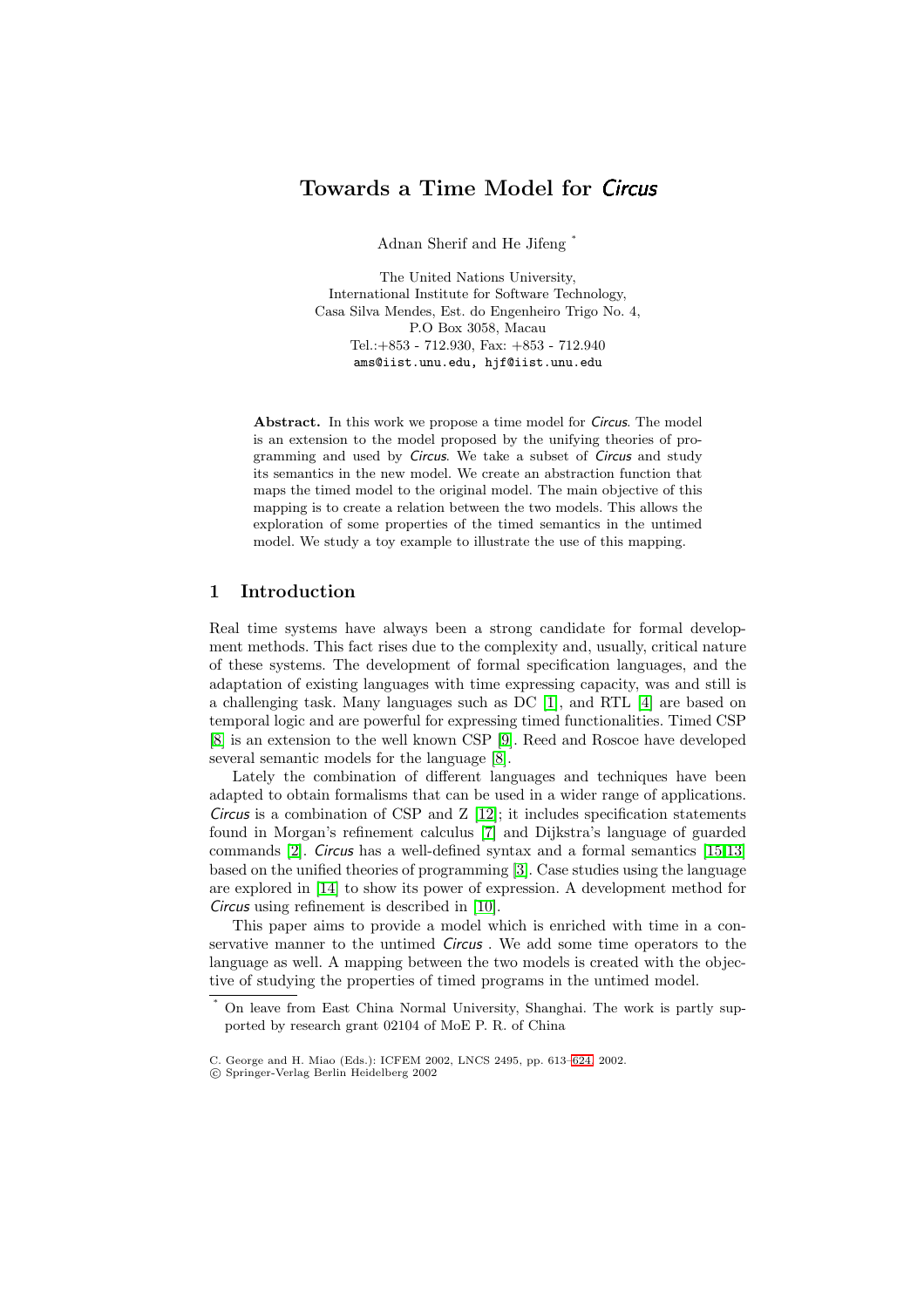To define this model we adopt a simple language  $(CT^*)$ .  $CT^*$  is a subset of Circus. For simplicity, we only consider actions, guarded commands and assignment from the original language. The fact that we are using a subset of the original language has no effect over the model, as the other constructs of the language are abstractions and declarations that have little effect over the model.

In the next section we give an informal introduction to the syntax and semantics of the language CT∗. In Section 3, we present the semantic model and give the formal semantics of CT∗. A relation between the timed model and the original model is explored in Section 4. We study a simple example and explore some properties in Section 5, and conclude in Section 6 with a discussion on future work.

## **2** CT*∗***: Informal Description**

A CT∗program is formed by actions, commands and channel communication events. Figure 1 presents the BNF description of the syntax of CT∗.

| Action | $::= \mathit{skip} \mid \mathit{Stop} \mid \mathit{Chaos} \mid \mathit{Wait}$            |
|--------|------------------------------------------------------------------------------------------|
|        | Communication Action   b $\&$ Action                                                     |
|        | Action; Action   Action □ Action   Action □ Action                                       |
|        | Action    CS    Action   Action \ CS   Command                                           |
|        | Action $\stackrel{\scriptstyle\smile}{\triangleright}$ Action   $\mu$ N $\bullet$ Action |
|        | $Commutation: -N$ $CDor matter*$                                                         |

Communication::=N CParameter<sup>∗</sup>

CParameter  $::=? N \mid !e \mid .e$ 

Command  $::=N^+ := e \mid \text{Action} \leq b \geq \text{Action}$ 

**Fig. 1.** CT<sup>∗</sup> syntax

In the syntax above, e stands for any expression, t stands for a positive integer time expression, N any valid name,  $N^+$  a list of names and CS stands for a set of channel names.

A CT∗program is formed from one single action. An action can be a basic action, or a combination of one or more actions.

Skip, is a basic action that terminates immediately. Stop represents an abnormal termination which simply puts a program in an ever waiting state. Chaos is the worst action, nothing can be said about its behavior.

The action (*Wait* t) will be held for an amount of time determined by the positive integer expression  $t$  before terminating normally. Guarded actions (b & Action) are proceeded by a predicate which has to be *true* for the action to take place; otherwise the guarded action cannot be executed and the resulting behavior is similar to the action *Stop*.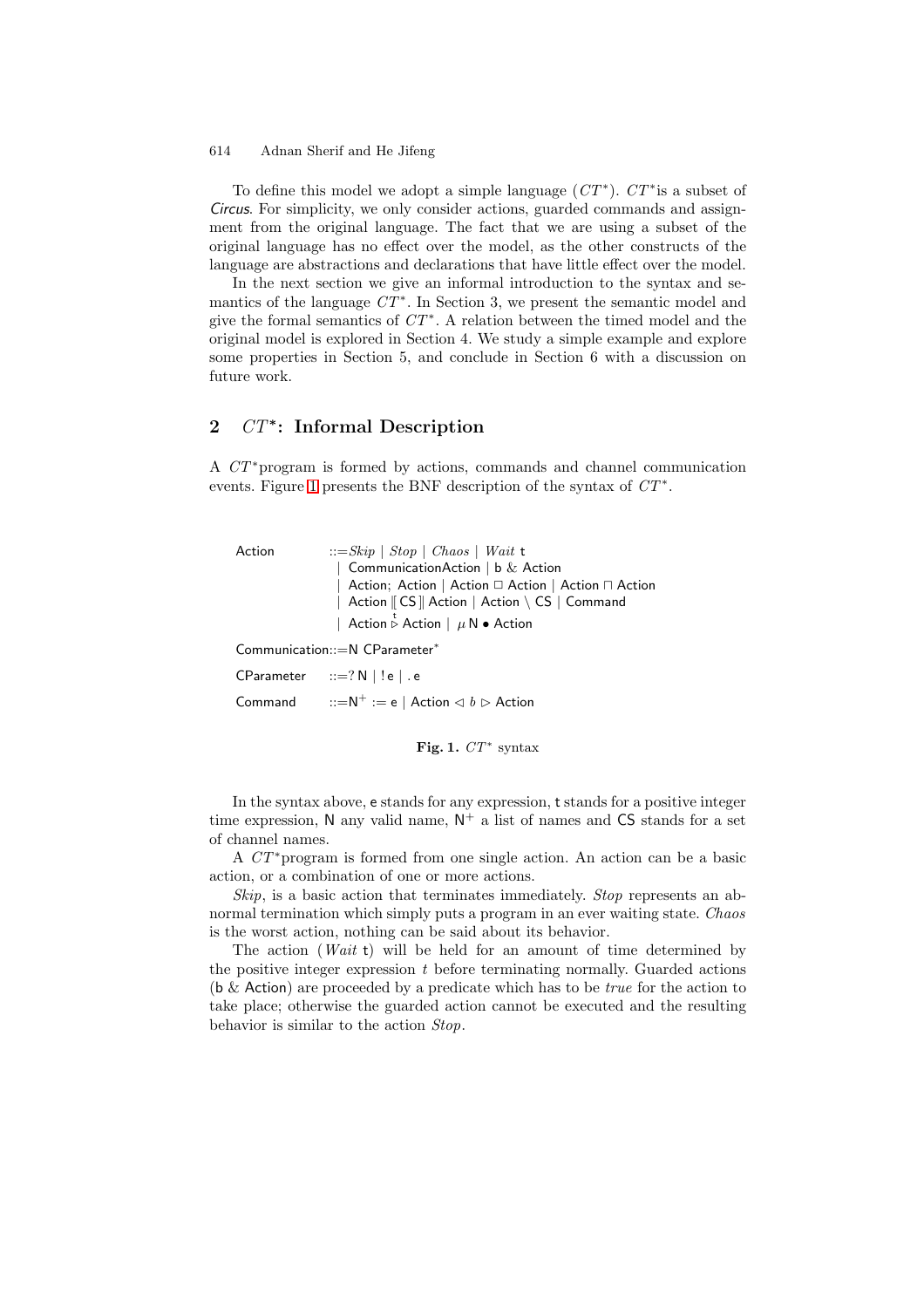An internal choice (Action  $\sqcap$  Action) selects one of the two actions in a nondeterministic manner, whereas the external choice (Action  $\Box$  Action) waits for any of the two actions to interact with the environment. The first action that shows an interaction with the environment (either by synchronizing on an event or terminating) is the resulting action.

The sequential composition of two actions (Action; Action) will result in a new action that will behave as the first action followed immediately by the second action.

An action can be prefixed with a communication event (input or output) which will take place before the action starts. The action waits for the other actions that need to synchronize on the channel before the communication can take place. The parallel composition of two actions (Action|[CS]|Action) involves a set (CS) containing the events they need to synchronize on. A hiding operation also takes a set of events (CS). The set is to be excluded from the resulting observation; hidden events can no longer be seen by other actions.

The timeout construct (Action  $\rho^t$  Action) takes a positive integer value as the length of the timeout. The timeout operator acts as a time guarded choice. If the first action performs an observable event or terminates before the specified time elapses, it is chosen. Otherwise, the first action will be suspended and the only possible observations are those produced by the second action.

Assignment is a command; it simply assigns a value to a variable in the current state. If the variable already exists its value will be overwritten, otherwise it will be added to the current state and assigned the given value. The conditional command (Action  $\triangleleft b \triangleright$  Action) associates two actions with a boolean expression b. If the expression evaluates to true then the first action is chosen, otherwise the second action is chosen.

## **3 The Semantic Model**

The first question that had to be answered is: what model of time we would like to have, discrete time or continuous time? On one hand the second seems to be more appropriate for it is powerful to express time in both forms, and for the nature of time in the real world to be continuous. On the other hand, it cannot be implemented by a computer system. Unlike a continuous model, a discrete model is implementable, and therefore the untimed refinement rules can be extended in a more natural way. Following the main objective of making the model conservative we make a choice for the discrete model.

Similar approaches such as those in [\[6\]](#page-11-0) and [\[5\]](#page-11-0) use Extended Duration Calculus (EDC) to add continuous time to the language semantics. Both works, show clearly the elegance and powerful expression capacity of the EDC formulas. But both approaches make it clear that the new model cannot be easily related to the original untimed model. Proving properties in the new model is a laborious task.

A reactive system behavior can be studied with two observations. The initial observation shows the state of the environment before the program starts, and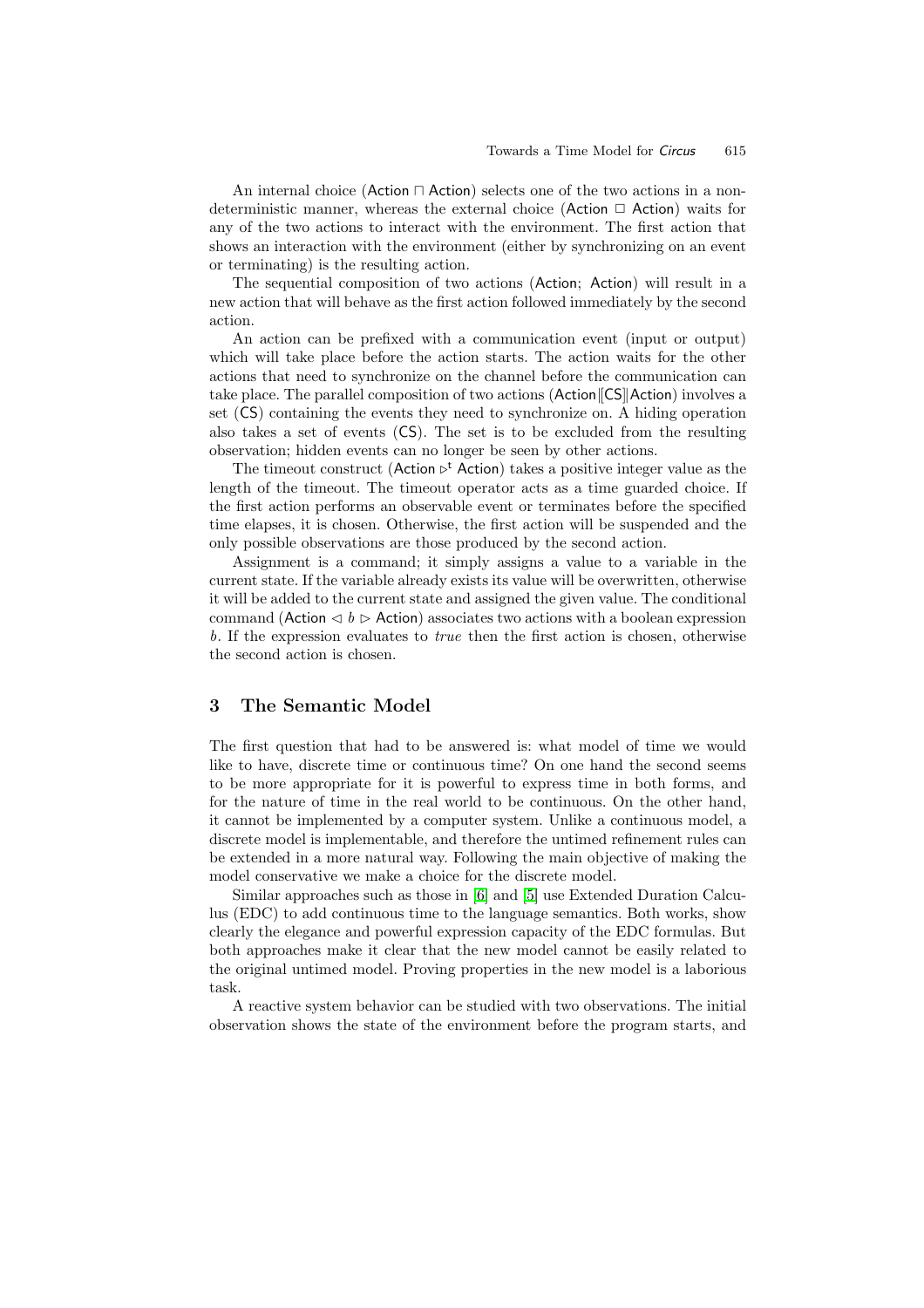the second observations shows the state of the environment at the moment the program reaches a stable state. A stable state is either a termination state or a none termination state in which the program has no interaction with the environment [\[3\]](#page-11-0). The final observation registers the interaction of the program with the environment during and at the point of observation. This observation is registered in the form of a sequence of events that show the order in which the events occurred, and a set of refusals which indicate the events the program can refuse at the observation point.

In our approach we continue with the same pair of observations, at the initial and end of the program. But we enrich the observations on the interaction with environment, by adding time information. The interaction with the environment is recorded as a sequence of tuples, each element of the sequence denoting the observations over a single time unit. The first component of the tuple is a sequence of events which occurred during the time unit. The second component is the set of refused events at the end of the time unit.

The following is a formal description of the observation variables used by our model.

 $ok, ok'$  are boolean variables. When  $ok$  is true, it states that the program started and  $ok'$  indicates that the program is in a stable state.

$$
ok, ok':\textit{Boolean}
$$

wait, wait boolean variables. When wait is true the program starts in an intermediate state. When  $wait'$  is true the program has not terminated; when it is false, it indicates a final observation.

$$
wait, wait': Boolean
$$

state, state<sup>'</sup> A mapping from variable names to values. This mapping associates each user variable in the program to a value.

$$
state, state': N \rightarrow Value
$$

The dashed variable represents the state of the program variables at the final observation.

tr, tr' A sequence of observations on the program interaction with its environment. tr records the observations that occurred before the program starts, and  $tr'$  records the final observation. Each element of the sequence represents an observation over one time unit. Each observation element is composed of a tuple, where the first element of the tuple is the sequence of events that occurred during the time unit, and the second one is the associated set of refusals at the end of the same time unit.

$$
tr, tr' : seq(seq Event \times P Event)
$$

The type Event represents all the possible events of a program. We also define a relation between two timed traces. We define a relation Expands as follows

$$
Expands(tr, tr') \cong (Front(tr) \preceq tr') \land (first (Last(tr)) \preceq first (tr'(\# tr)))
$$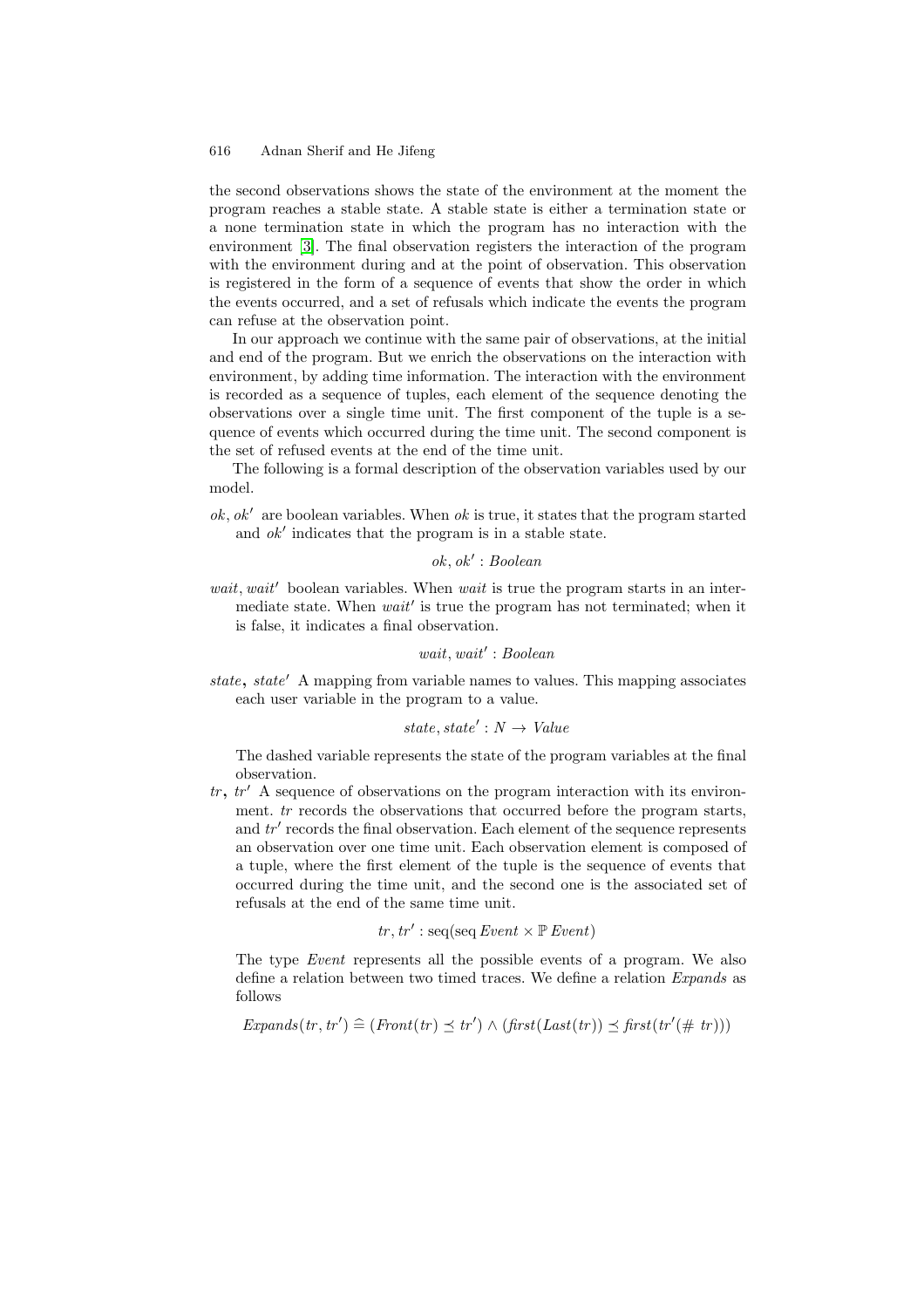Given two timed traces, we state that the second expands the first if the initial part of the first timed trace is a subsequence of the second timed trace, and the untimed traces registered at the last time unit of the first timed trace is a subsequence of the traces registered at the same time in the second timed trace.

trace' A sequence of events that occurred since the last observation. In this observation we are interested in recording only the events without time.

$$
trace' : seq Event
$$
  

$$
trace' = Flat(tr') - Flat(tr)
$$

where

 $Flat: \text{seq}(\text{seq} \text{Event} \times \mathbb{P} \text{Event}) \rightarrow \text{seq} \text{Event}$  $Flat(<>) =$  $Flat(<$   $(el, ref) > \bigcirc S) = el \bigcirc Flat(S)$ 

A single observation is given by the combination of the above variables. We will define our programs as predicates over the observation variables. We define a condition R that needs to be satisfied by all observations.

$$
R(P) \triangleq P \wedge Expands(tr, tr')
$$

The condition states that for all valid observations the final values of the timed trace  $(tr')$  are always an expansion of the initial timed traces  $(tr)$ . We use the term  $[$ [P] $]$ <sub>time</sub> to stand for the timed semantic of a program P

#### **3.1 Basic Actions**

The semantics of the action *Skip* is given as a program that can only terminate normally, without consuming any time. It also has no interaction with the environment.

$$
[[\mathit{Skip}]]_{time} \widehat{=} (ok' \land \neg wait' \land tr' = tr \land state' = state)
$$
\n<sup>(1)</sup>

On the other hand the semantics of the action Stop is given as a predicate that waits for ever. Notice that *Stop* permits time to pass, but it does not interact with the environment ( $trace' = \langle \rangle$ ).

$$
[[Stop]]_{time} \hat{=} (ok' \land wait' \land trace' = \langle >)
$$
\n<sup>(2)</sup>

The action Chaos is given as the predicate true. Chaos is the worst action and nothing can be said about it except that it also needs to satisfy the condition R.

$$
\llbracket \text{Chaos} \rrbracket_{time} \hat{=} R(\text{true}) \tag{3}
$$

The assignment assigns a value to a variable in the current state. If the variable does not exist it will be added, otherwise its value will be overwritten. The assignment operation is instantaneous and does not consume time.

$$
[x := e]_{time} \widehat{=} (ok' \land \neg wait' \land tr' = tr \land state' = state \oplus \{x \mapsto e\}) \qquad (4)
$$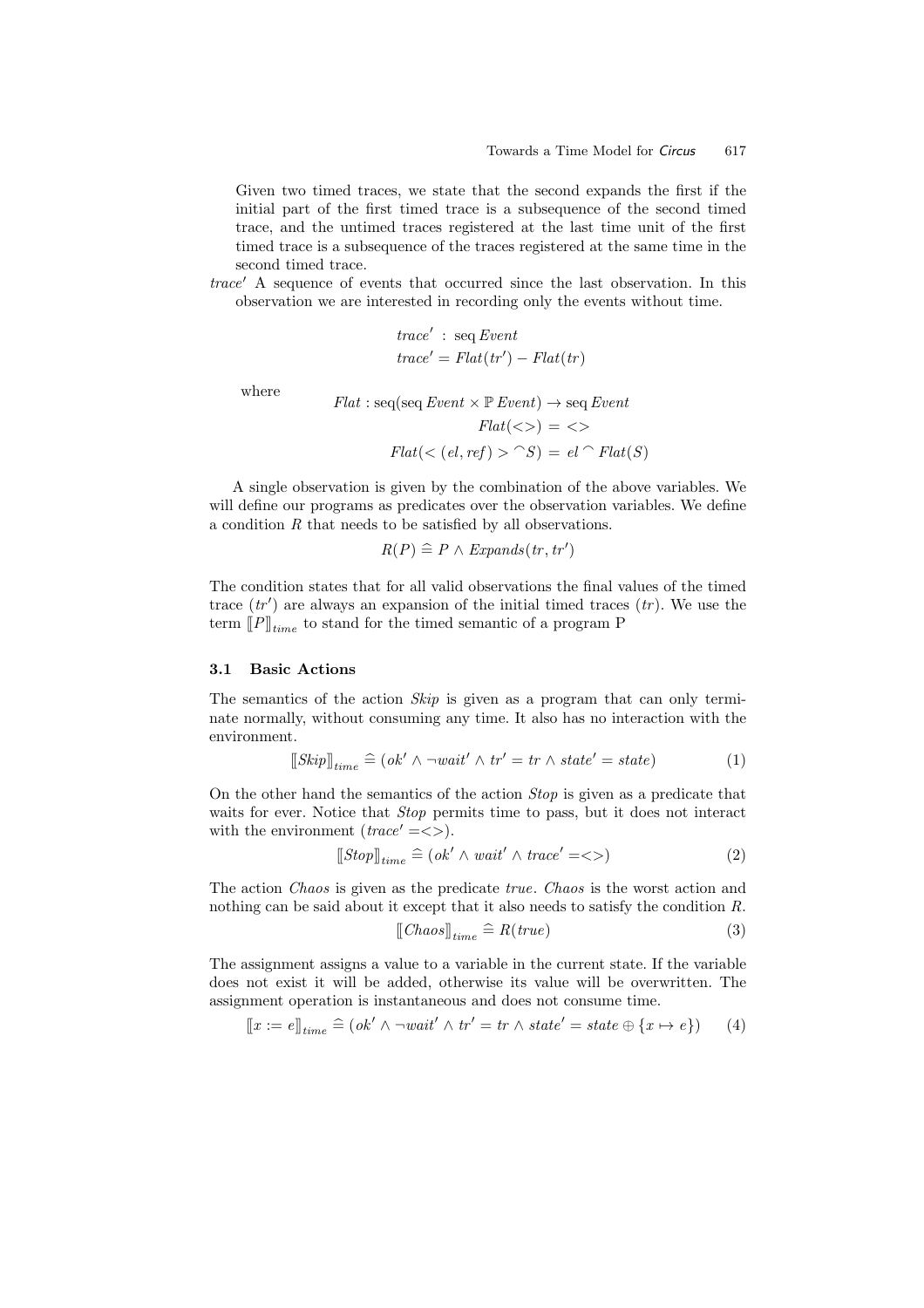**Wait:** The only possible behavior for this action is to wait for the specified number of time units to pass before terminating immediately.

$$
\llbracket Wait \ d \rrbracket_{time} \widehat{=} ((ok' \land wait' \land (\#tr' - \#tr) < d) \lor (ok' \land \neg wait' \land (\#tr' - \#tr) = d)) \land (trace' = <>)
$$
\n
$$
(68 \land \neg wait' \land (\#tr' - \#tr) = d)) \land (5)
$$

**Communication:** An action can engage in a communication if all the other actions involved in the same communication are ready to do so. We model this with the help of two predicates.  $wait\_com(c)$  models the waiting state of an action to communicate on channel c. The only possible observation is that the communication channel cannot appear in the refusal set during the observation period.  $term\_com(m)$  represents the act of the communication itself. It states clearly that the communication does not take any time  $(\# tr' = \# tr)$ , but the event appears in the traces of the observation.

$$
wait\_com(c) \cong ok' \land wait' \land possible(tr, tr', c) \land trace' = \langle>
$$

$$
term\_com(m) \cong ok' \land \neg wait' \land trace' = \langle m \rangle \land \#tr' = \#tr
$$

Where,  $possible(tr, tr', c)$  returns true if the channel c is not contained in the refusal set of all the observations recorded from  $tr$  to  $tr'$ . The following is a definition of the function

$$
possible(tr, tr', c) \cong \forall i : #tr. #tr' \bullet c \notin second(tr'(i))
$$

The semantics of the output communication is given bellow. The definition describes two states for the communication semantics. The first is that the communication observation is in a waiting state. The second describes the case of a communication waiting for a time period before terminating with the event registered in the traces.

$$
\begin{aligned} [c!e]]_{time} \cong & wait\_com(c) \vee \\ & (wait\_com(c) \circ (term\_com(c.e) \wedge state' = state)) \end{aligned} \tag{6}
$$

We use  $(\circ)$  to stand for observation concatenation. It is defined as follows <sup>A</sup> ◦ <sup>B</sup> <sup>=</sup> <sup>∃</sup> <sup>o</sup>¯ • <sup>A</sup>(¯v, <sup>o</sup>¯) <sup>∧</sup> <sup>B</sup>(¯o, <sup>v</sup>¯ )

Where  $\bar{v}, \bar{v}'$  represent the vector of observation variables. We use the term  $A(\bar{v}, \bar{v}')$  to denote the predicate that satisfies the vector of observation variables  $\bar{v}$  as input and the vector  $\bar{v}'$  as output. The concatenation states that there exists a vector of observation variables  $\bar{\rho}$  such that this vector is the output of the first predicate and satisfies the input of the second predicate. The concatenation operator satisfies the following properties

$$
(A \lor B) \circ C = (A \circ C) \lor (B \circ C)
$$
  

$$
(A \circ B) \circ C = A \circ (B \circ C)
$$

We can define the input operation in a similar manner. The main difference is that when the communication takes place, the value transmitted on the channel is assigned to the variable used in the input command.

$$
[[c?x]]_{time} \hat{=} wait\_com(c) \vee
$$
  
(wait\\_com(c) \circ (term\\_com(c.e) \wedge state' = state \oplus [x \mapsto e])) (7)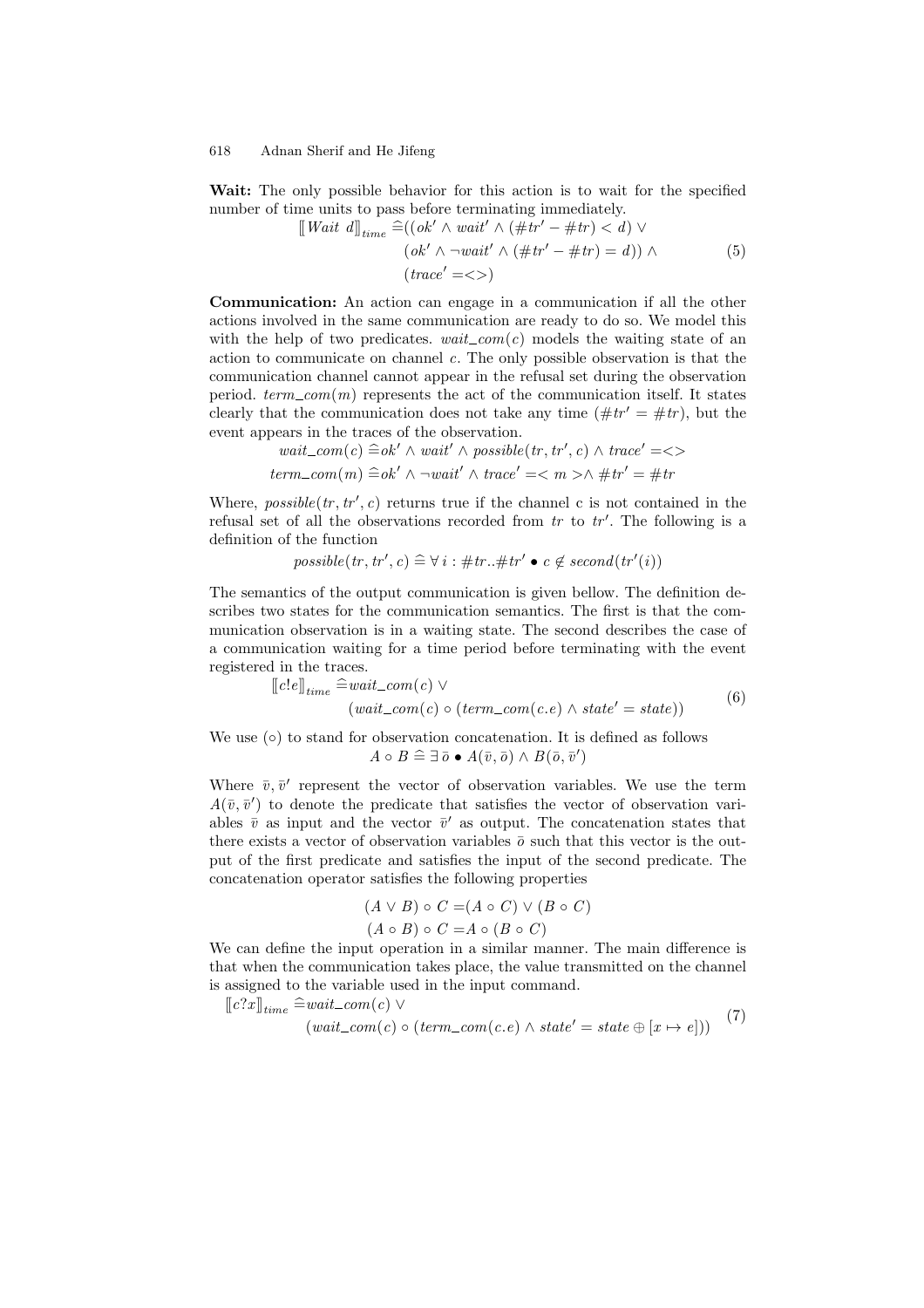The semantics of the communication prefix can be given with the help of the sequential composition. The action *comm* is either an input or output operation.

$$
\left[\text{commAction}\right]_{time} \hat{=} \left[\text{comm}; \text{Action}\right]_{time} \tag{8}
$$

**Conditional Choice:** We use the conditional choice operator exactly as defined in the unifying theories of programming [\[3\]](#page-11-0).

#### **3.2 Sequential Composition**

The sequential composition has three possible states. The first shows that if the first action diverges then so does the sequential composition. The second state shows that the initial action is in a waiting state and therefore the following action can not start. The alternative behavior would be for the first action to terminate and the second to start immediately after.

$$
\begin{aligned} \llbracket A; \ B \rrbracket_{time} \cong & (\llbracket A \rrbracket_{time} [false/ok']) \vee \\ & (\llbracket A \rrbracket_{time} \wedge wait') \vee \\ & ((\llbracket A \rrbracket_{time} [true, false/ok', wait']) \circ \llbracket B \rrbracket_{time}) \end{aligned} \tag{9}
$$

#### **3.3 Guarded Action**

A guarded action has a predicate  $p$  which needs to be satisfied before the action can take place. If the predicate is false the only possible behavior of the resulting action is to wait for ever. But if the predicate evaluates to true then the result will be any possible behavior of the guarded action.

$$
\llbracket \mathbf{p} \& A \rrbracket_{time} \cong (\llbracket A \rrbracket_{time} \lhd p \rhd \llbracket Stop \rrbracket_{time}) \tag{10}
$$

#### **3.4 External Choice**

The external choice between two actions is determined by the environment. The composed system will behave as either one of the two actions which ever reacts first to the environment. This can be expressed as two possible behaviors, either the system is in a waiting state and only internal behavior can take place or the system reacts to the environment after waiting for an external event which satisfies either one of the component actions or both, and in this case the choice is non-deterministic.

$$
[\![A \sqcup B]\!]_{time} \cong ([\![A]\!]_{time} \wedge [\![B]\!]_{time} \wedge wait' \wedge trace' = \langle > \rangle \vee
$$
  
\n
$$
(([\![A]\!]_{time} \wedge [\![B]\!]_{time} \wedge ok' \wedge wait' \wedge state' = state \wedge
$$
  
\n
$$
trace' = \langle > \rangle \vee [\![Skip]\!]_{time}) \circ (([\![A]\!]_{time} \vee [\![B]\!]_{time}) \wedge
$$
  
\n
$$
(\neg wait' \vee (\neg(tr \preceq tr') \wedge trace' \neq \langle > \rangle)))
$$
\n(11)

The internal choice is specified just as in [\[3\]](#page-11-0).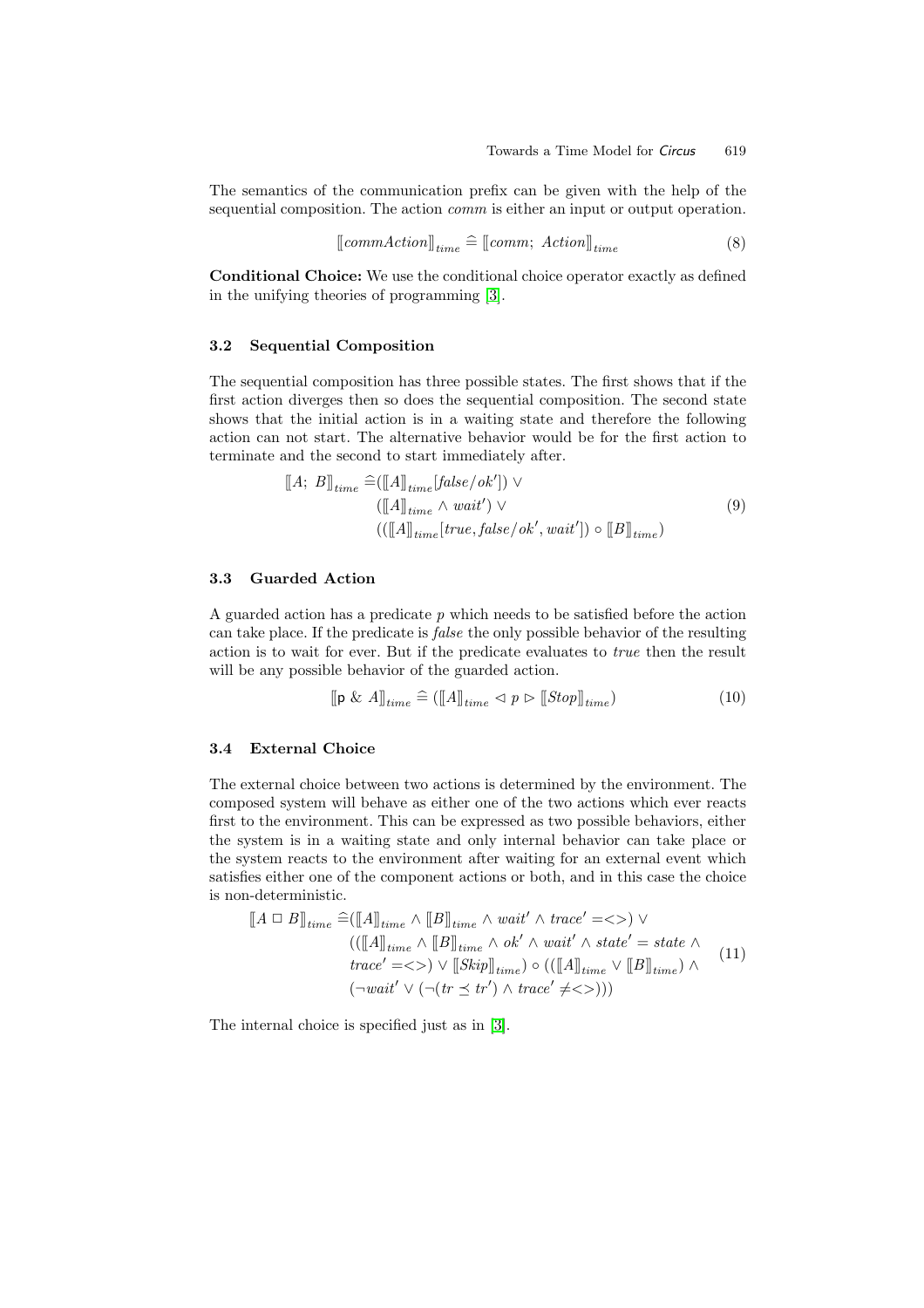### **3.5Recursion**

To define recursion we need to define an ordering operator. An action A is as good as action B in the sense that it will meet all the operations and satisfy all the specifications satisfied by B. This relation is denoted by  $A \supseteq B$ .

$$
A \supseteq B \widehat{=} [[A]]_{time} \Rightarrow [[B]]_{time}] \tag{12}
$$

An action  $A$  is equal to an action  $B$  if

$$
A = B \xrightarrow{\simeq} A \sqsupseteq B \wedge B \sqsupseteq A \tag{13}
$$

We notice that the set of observations in our model form a complete lattice with respect to the relation  $\exists$ , having  $[[Chaos]]_{time}$  as its bottom element,  $\sqcap$  as the greatest lower bound. So we can define the semantics of recursion as the weakest fixed point [\[3\]](#page-11-0).

$$
\mu X \bullet F(X) \cong \sqcap \{ X \mid X \Rightarrow F(X) \} \tag{14}
$$

#### **3.6 Timeout**

The Timeout operator takes a time value and combines two actions such that, the first action should react to the environment within the given time period or the second action will take place. We can model this with the help of the external choice.

$$
\llbracket \mathsf{A} \stackrel{d}{\triangleright} \mathsf{B} \rrbracket_{time} \widehat{=} \llbracket (A \sqcup (Wait \ d; \ int B)) \setminus \{int\} \rrbracket_{time} \tag{15}
$$

The event *int* is taken to be an event that is not used by  $A$  and  $B$  or another event can be used. The main objective of adding this event is to trigger the external choice and force it to select the second option. It can only do the first option if the action A engages in a communication or terminates before the wait period d elapses. The event int is hidden from the rest of the environment.

For details of the semantic of the other operators of the language and the properties please refer to [\[11\]](#page-11-0).

## **4 Linking** Circus **Models**

Our proposed model is different from other approaches, we are interested in adding time information to the semantics of the language, but we will also like to preserve the untimed semantics of our programs in the time model. To show the relation between the two models we create a function  $L$  that given a set of timed observations related to a  $CT^*$  program P, the function returns the equivalent observation in the original model without time information. This function is defined as follows

$$
L([[P]]_{time}) \cong \exists obs \bullet [[P]]_{time} \land trace' = Flat(tr') - Flat(tr) \landref' = second(Last(tr')) \qquad (16)
$$

The function  $L$  maps the timed semantics of a program  $P$  to the untimed semantics of the Circus program. This is done by applying the Flat function to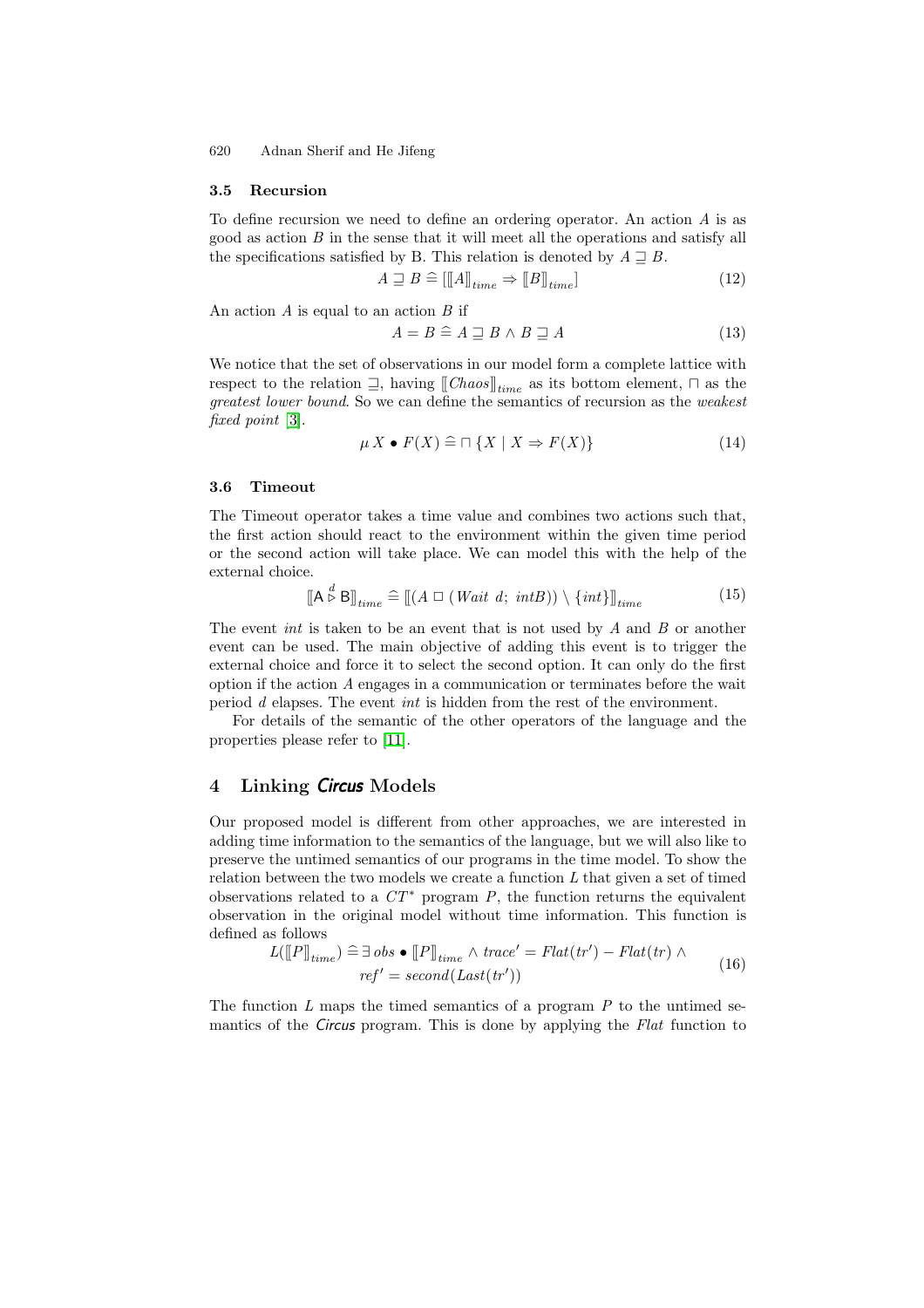the timed traces to obtain the original model traces. A projection on the second element of the last entry in  $tr'$ , results in the refusal set of the original model.

We also introduce a function  $R$  as an inverse function for  $L$ . This function takes as input a set of untimed observations and adds arbitrary time information.

$$
R(\llbracket P \rrbracket) \cong \bigvee \{ \llbracket Q \rrbracket_{time} \mid L(\llbracket Q \rrbracket_{time}) \sqsupseteq \llbracket P \rrbracket \} \tag{17}
$$

We observe that the functions  $L$  and  $R$  form a *Galois connection* [\[3\]](#page-11-0). If we apply the mapping  $R$  to the result of applying the mapping  $L$  to a timed specification S, we will get a larger set of observation. The time information contained in S is lost and the result is a weaker specification.

$$
S \supseteq R(L(S))
$$

This permits us to explore some properties of the timed language. Let us consider the following theorem.

**Theorem 1.** A specification S is time insensitive if it satisfies the following  $equation \qquad R(L(S)) = S$  (18)

The above theorem states that by applying the conjunction of the mapping functions to a specification  $S$  we obtain the same specification. Then the time information in the original specification is irrelevant to the behavior of the system. An example of such case is the action *Skip*. By applying the function  $L$ to the semantics of the constructs of  $CT^*$  we can obtain the equivalent Circus semantics.

$$
L([x := e]]_{time}) = [[x := e]] \tag{19}
$$

$$
L([[Skip]]_{time}) = [[Skip]] \tag{20}
$$

$$
L([[Stop]]_{time}) = [[Stop]] \tag{21}
$$

$$
L([[Chaos]]_{time}) = [[Chaos]] \tag{22}
$$

$$
L(\llbracket comm \rrbracket_{time}) = \llbracket comm \rrbracket \tag{23}
$$

$$
L([[Wait\ d]]_{time}) = [[Stop]] \vee [[skip]] \tag{24}
$$

$$
L([[A \triangleleft b \triangleright B]]_{time}) \sqsupseteq L([[A]]_{time}) \triangleleft b \triangleright L([[B]]_{time}) \tag{25}
$$

$$
L([[p\& A]]_{time}) \supseteq p\& L([[A]]_{time})
$$
\n(26)

$$
L([\![A \sqcap B]\!]_{time}) \sqsupseteq L([\![A]\!]_{time}) \sqcap L([\![B]\!]_{time}) \tag{27}
$$

$$
L([[A \Box B]]_{time}) \sqsupseteq L([[A]]_{time}) \sqsupseteq L([[B]]_{time}) \tag{28}
$$

$$
L([[A; B]]_{time}) \sqsupseteq L([[A]]_{time}); \ L([[B]]_{time}) \tag{29}
$$

$$
L([[A \parallel cs \parallel B]]_{time}) \sqsupseteq L([[A]]_{time}) [[cs] \parallel L([[B]]_{time}) \tag{30}
$$

$$
L([[A\setminus cs]]_{time}) \supseteq L([[A]]_{time}) \setminus cs \tag{31}
$$

$$
L([\![ \mu X \bullet A(X) ]\!]_{time}) \supseteq \mu X' \bullet L([\![ A ]\!]_{time})(X')
$$
 (32)

$$
L([[A \stackrel{d}{\triangleright} B]]_{time}) = L([[A \Box (Wait \ d; intB)) \setminus \{int\}]_{time}) \tag{33}
$$

The relation between the models will permit us to explore properties of programs expressed in the untimed model. The parts of the program which are not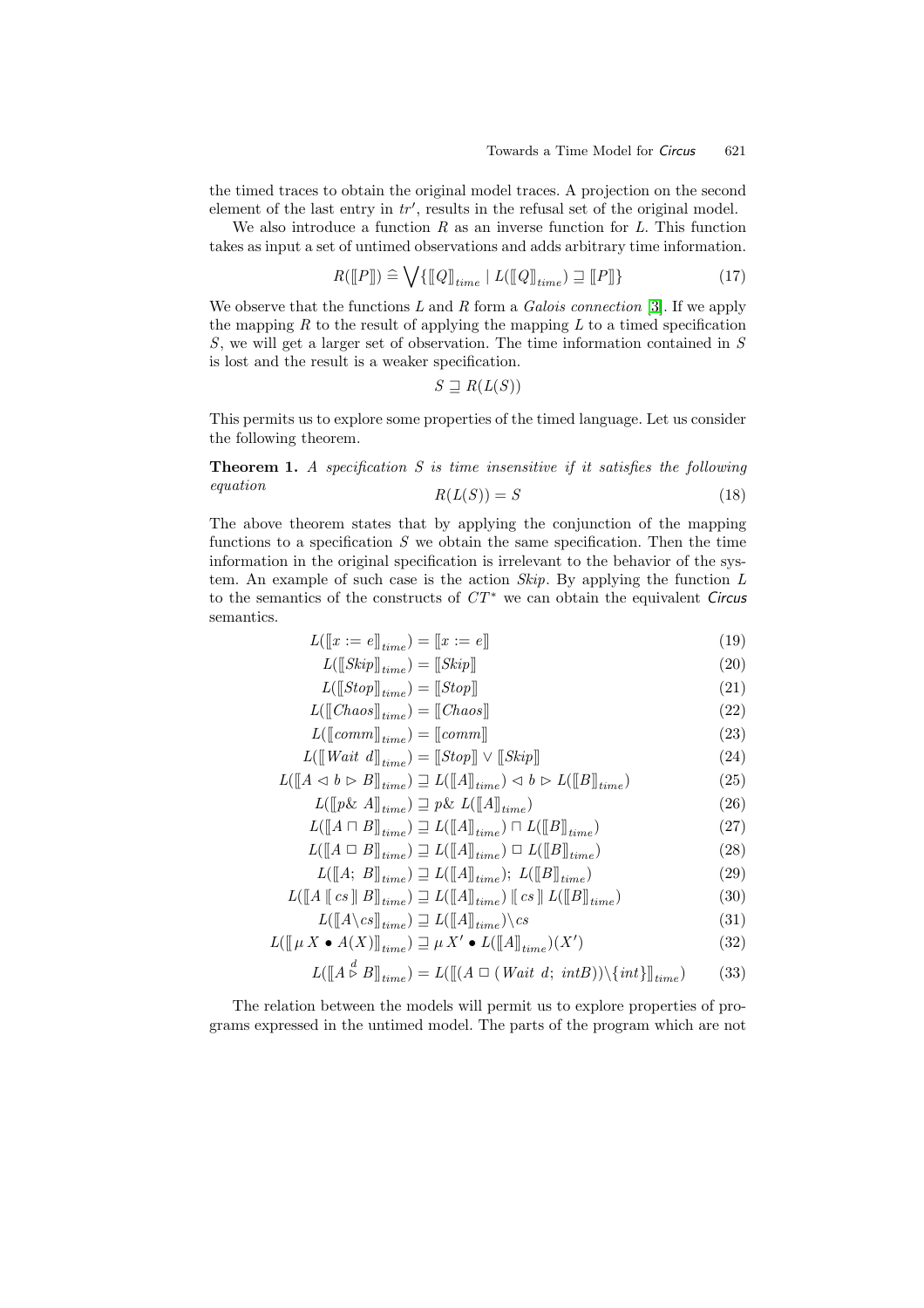time sensitive can be identified and explored in the untimed model. For programs with time information some properties can still be investigated in the untimed model. In the next section we explore this topic in more detail with the aid of an example.

# **5 Example**

A one place buffer, takes as input a value from the input channel, stores this value in a local internal variable and then offers to communicate the same value on the output channel. The buffer has a main safety requirement. The buffer can not lose data, i.e. it should not allow the data to be over written by new input before an output is issued. The simple buffer is given in the following  $CT^*$ actions

$$
Buffer \widehat{=} in?xBuffer_{< x>
$$

$$
Buffer_{< x>} \widehat{=} out!xBuffer
$$

To add some timing constraints we state that the input and output operations have a duration of 3 time units. We will add a waiting state at the end of each operation. The communication does not consume time. We can change the buffer example as follows

> $TBuffer \nightharpoonup in?xWait$  3;  $TBuffer_{> x}$  $TBuffer_{\leq r} \cong out!xWait$  3; TBuffer

The safety property of the buffer can be specified by a function on traces. The function states that, the projection of the trace over the event out should be shorter or equal to the projection of the same trace over the event in. It also states that the projection of the front of the trace over the event in is shorter or equal to the projection of the same trace on the event out.

$$
S(\text{trace}) \cong \text{Front}(\text{trace} \restriction \{in\} \leq \text{trace} \restriction \{out\} \land \text{trace} \restriction \{out\} \leq \text{trace} \restriction \{in\} \text{)}
$$

We would like to check if our timed buffer still meets the safety requirement. Because the specification uses the untimed traces to state the property, we can use our mapping function  $L$  to obtain the time abstract version of the buffer, and then check if the abstract version of satisfies the specification. We define a relation  $sat_T$  to state that a timed program P satisfies an untimed specification S that only uses the traces.

$$
P \ sat_T \ S \cong L(P) \Rightarrow S
$$

We need to prove that

$$
L([[TBuffer]]_{time}) \Rightarrow S
$$

Where

$$
\mathcal{L}([\![\mathit{TBuf}]\!]_{time})
$$
\n
$$
\mathcal{L}([\![\mathit{TBuf}]\!]_{time})
$$
\n
$$
[[in?x(\mathit{Stop} \sqcap \mathit{Skip})]; \mathit{out?x}(\mathit{Stop} \sqcap \mathit{Skip})]; \mathit{L}(\mathit{TBuffer})
$$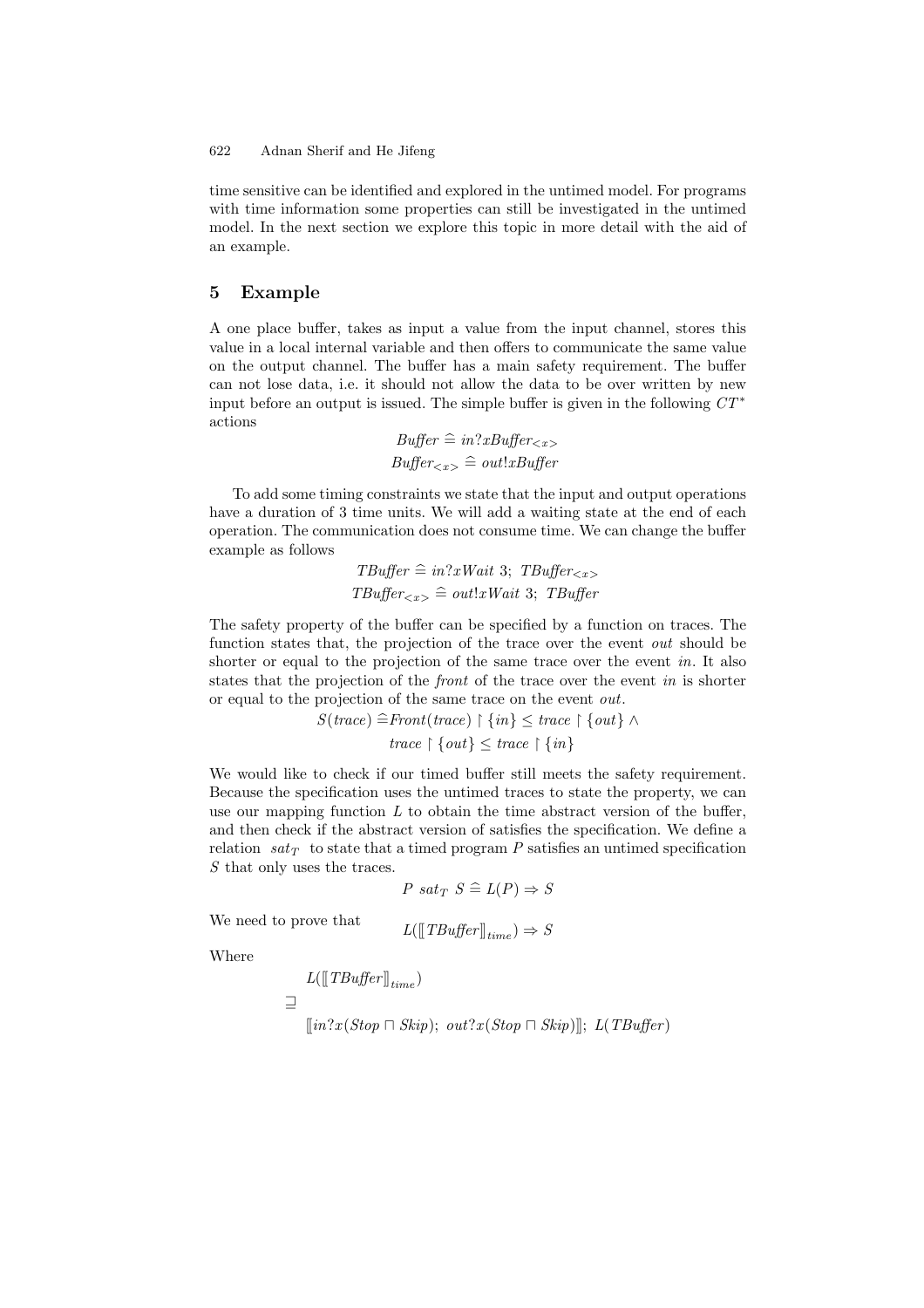$\Box$ 

Because the program is a guarded recursive action. We can use the following

$$
F(X) \sqsupseteq S \text{ iff } F(S) \sqsupseteq S
$$

and

$$
([[in?x(Stop \sqcap Skip); out?x(Stop \sqcap Skip)]]; S) \sqsupseteq S
$$
  
implies  

$$
L(TBuffer) \sqsupseteq S
$$

From the semantic definition of communication and the definition of sequential composition

$$
[in?x(Stop \sqcap Skip); out?x(Stop \sqcap Skip)]; S \Rightarrow (trace = \langle >) \vee
$$
  
\n
$$
(trace = \langle in \rangle) \vee
$$
  
\n
$$
(trace \langle in out \rangle \cap t'' \wedge S(t''))
$$

Therefore 
$$
L([\![TB\mathit{u} \mathit{ffer} ]\!]_{time})
$$
  $sat_T$  S

Notice that the abstraction function L when applied to *Wait d*, substitutes the wait command with non-deterministic choice between skip and stop. This actually introduces the deadlock state into the program. Therefore deadlock free property can not be explored with this abstraction function. A more suitable abstraction would be, to substitute *Wait d* with a  $Skip$ . We are currently exploring this type of abstractions.

### **6 Conclusions**

In this paper we presented a model for adding time to *Circus*. The new model is an extension to the original untimed model. We also show that the semantics of a program that has no time information is the same in both models. We have created a mapping from one model to the other, this mapping forms a Galois connection between the two models. Therefore we explored the possibility of reasoning on some properties of the system in one model, given a program semantics in the other model.

As future work, we are studying other mappings and the possible properties to be explored by these mappings. Therefore different mappings to the untimed model can be used according to the type of property to be explored. Circus has a semantic model implemented in Z, we are also interested in extending this semantics model in Z with time, we would like to use a tool such as ZEVES to study the model. We are also interested in rewriting the case studies of the steam boiler presented by Jim Woodcock and Ana Cavalcanti in [\[14\]](#page-11-0). The validation of the refinement laws introduced in [\[10\]](#page-11-0) in the timed model is in our scope as well.